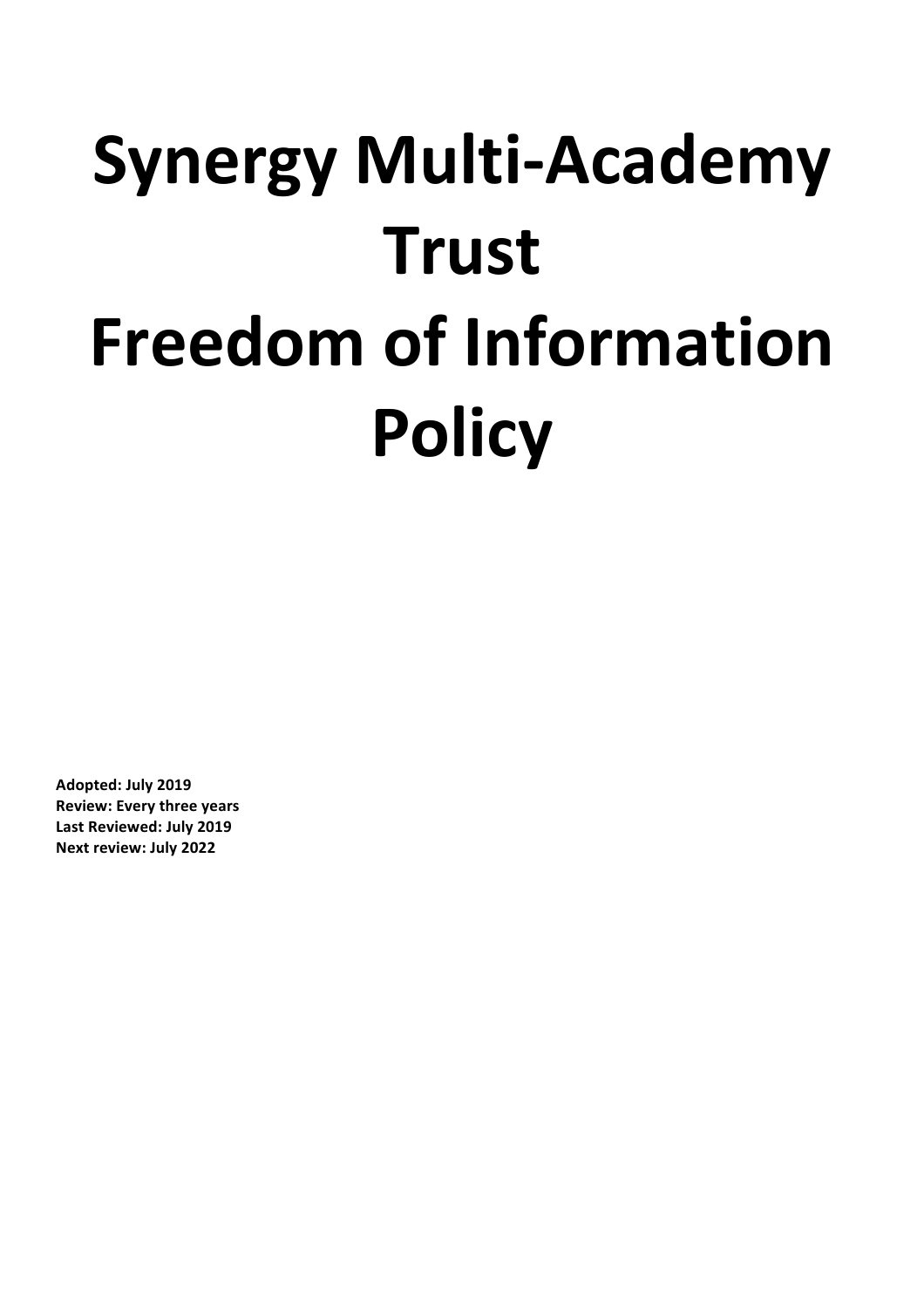## **Contents**

- 1. Legal framework
- 2. Accepting requests for information
- 3. General right of access to information held by the school
- 4. The appropriate limit
- 5. Charging fees
- 6. Means by which communication is to be made
- 7. Providing advice and assistance
- 8. Appeals procedure

## **Statement of intent**

As an educational provider, our trust has an obligation to publish a freedom of information statement, outlining how we will meet our duties under the Freedom of Information Act 2000 and the General Data Protection Regulations 2018. The development and effective implementation of this policy fulfils that requirement.

## **More specifically, this policy outlines:**

- How our trust will respond to requests from individuals for access to information held about them.
- Our trust's policy and procedures for the release and publication of private data and public records.
- Our trust's policy and procedures for providing applicants with advice and assistance throughout the duration of their requests.

It also clarifies our position regarding the appropriate limit to the costs incurred by the trust in obtaining any requested information, and on charging fees for its provision.

#### $1.$ **Legal framework**

1.1. This policy has due regard to the following legislation:

- The General Data Protection Regulations 2018
- The Data Protection Act 1998
- The Freedom of Information Act 2000
- The Freedom of Information and Data Protection (Appropriate Limit and Fees) Regulations 2004
- 1.2. This policy also has due regard to guidance, including, but not limited to, the following:
	- Information Commissioner's Office 'Model publication scheme' 2016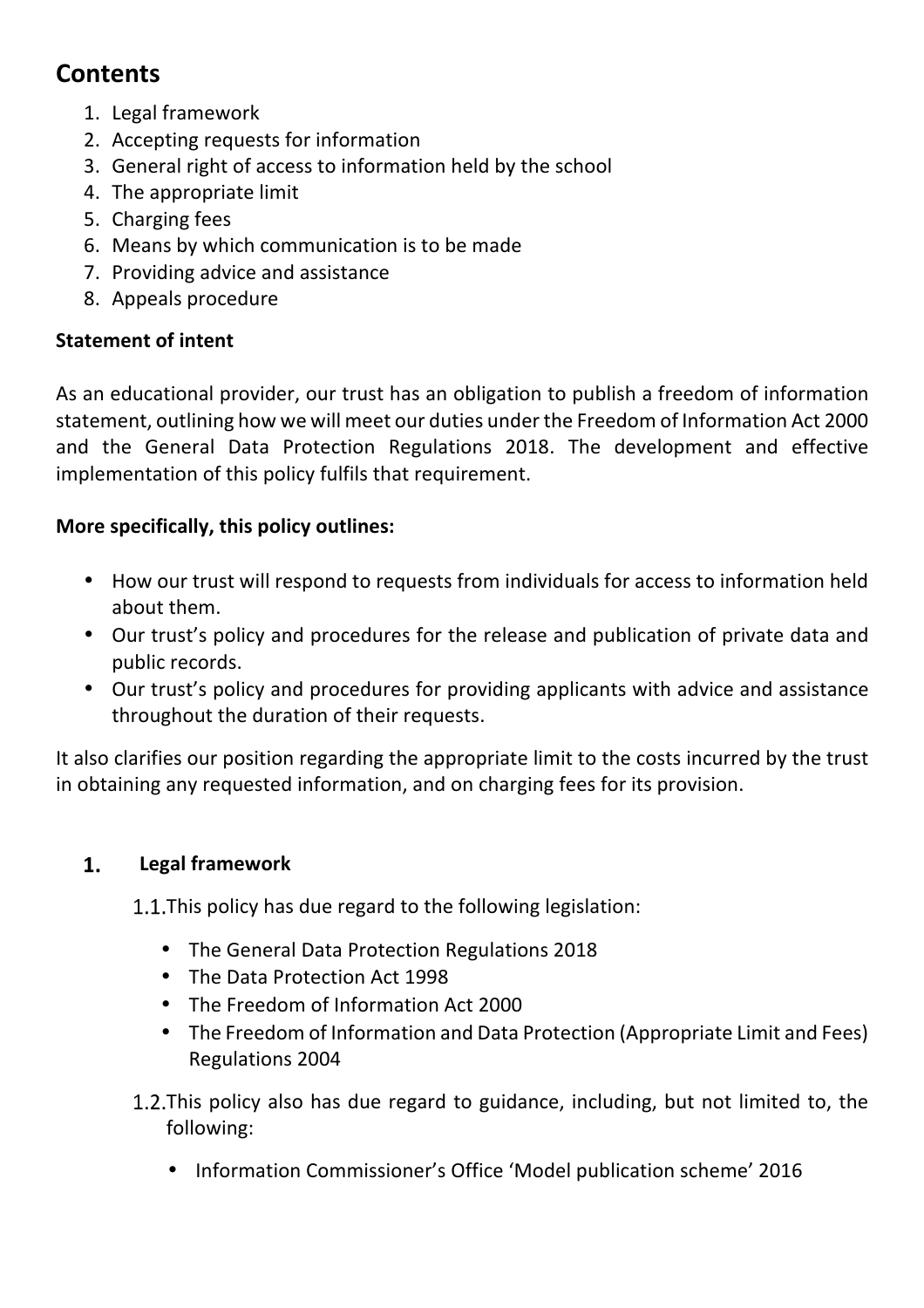- Information Commissioner's Office 'Duty to provide advice and assistance (section 16)' 2016
- Ministry of Justice 'Lord Chancellor's Code of Practice on the management of records issued under section 46 of the Freedom of Information Act 2000' 2009
- 1.3. This policy will be viewed in conjunction with the following other trust policies:
	- GDPR Policy

#### $2.$ **Accepting requests for information**

- 2.1. The Trust will only accept a request for information which meets all of the following criteria:
	- $\bullet$  It is in writing
	- It states the name of the applicant and an address for correspondence
	- It describes the information requested
- 2.2.A request will be treated as made in writing if it meets all of the following requirements:
	- It is transmitted by electronic means
	- It is received in legible form
	- It is capable of being used for subsequent reference
- 2.3. The trust and individual schools will publish details of their procedures for dealing with requests for information on their websites, as well as:
	- A contact address and email address
	- A telephone number

#### $3.$ **General right of access to information held by the school**

- 3.1. Provided that the request complies with section 2 of this policy, the trust will, no later than 20 working days from receipt of the request, comply with its duty to:
	- Confirm or deny to any person making a request for information to the trust, whether it holds information of the description specified in the request.
	- Provide the documentation, if the trust confirms that it holds the requested information.
- 3.2. The trust will not comply with section 3.1 of this policy where:
	- The trust reasonably requires further information to meet a freedom of information request, has informed the applicant of this requirement, but was not subsequently supplied with that further information.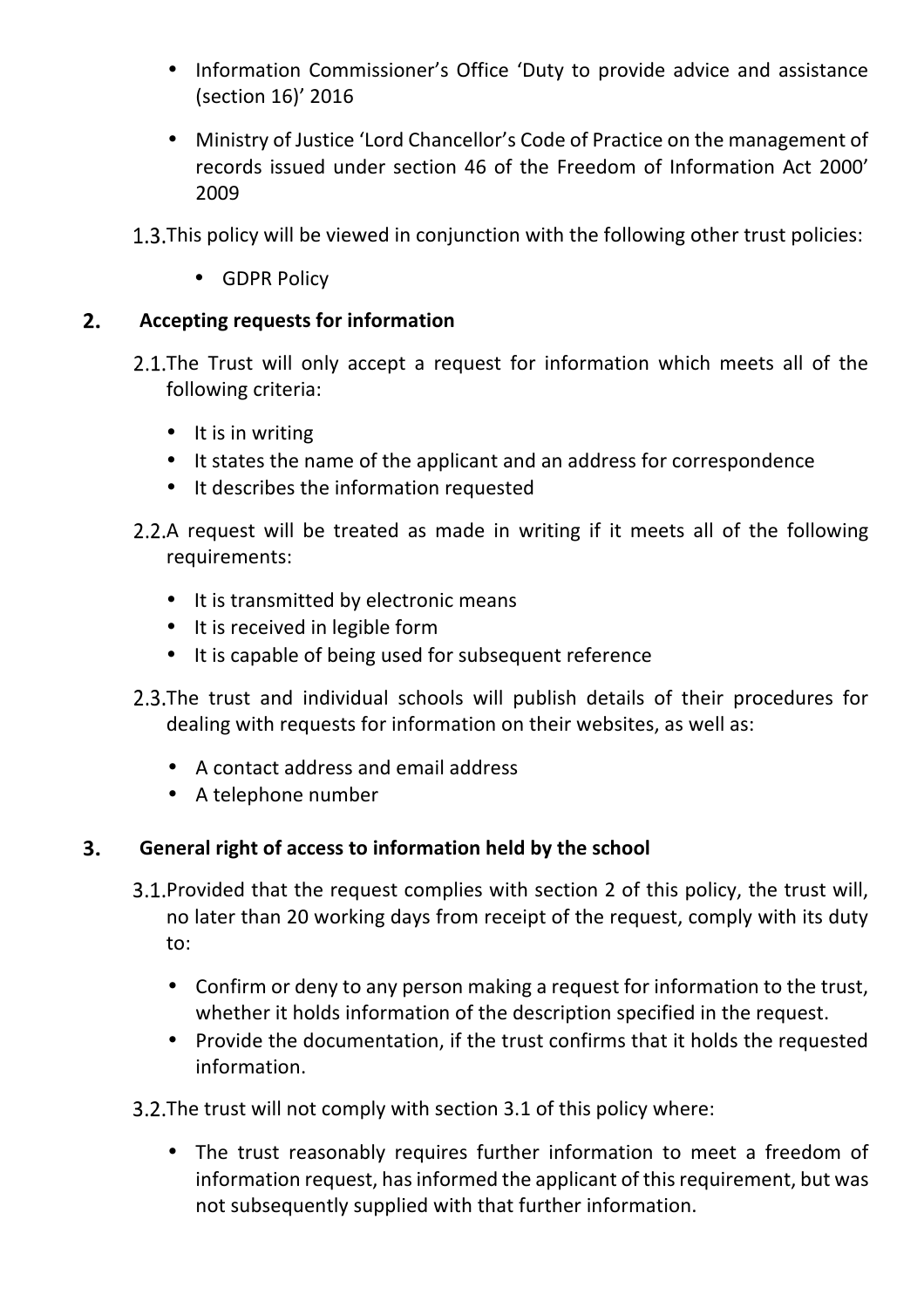- The information is no longer readily available as it is contained in files that have been placed in archive storage or is difficult to access for similar reasons.
- A request for information is exempt under Section 2 of the Freedom of Information Act 2000.
- The cost of providing the information exceeds the appropriate limit.
- The request is vexatious.
- The request is a repeated request from the same person made within 60 consecutive working days of the initial one.
- A fee notice was not honoured.
- 3.3. Where information is, or is thought to be, exempt, the trust will, within 20 working days, give notice to the applicant which:
	- States the fact.
	- Specifies the exemption in question.
- 3.4. The information provided to the applicant will be in the format that they have requested, where possible.
- 3.5. Where it is not possible to provide the information in the requested format, the trust will assist the applicant by discussing alternative formats in which it can be provided.
- 3.6. The information provided will also be in the language in which it is held, or another language that is legally required.
- 3.7. If, under relevant equality regulations, the trust is legally obliged to provide the information in other forms and formats, it will do so.

#### 4. **The appropriate limit**

- 4.1. The trust will not comply with any freedom of information request that exceeds the statutorily imposed appropriate limit of £450.
- 4.2. When determining whether the cost of complying with a freedom of information request is within the appropriate limit, the trust will take account only of the costs we reasonably expect to incur in relation to:
	- Determining whether it holds the information.
	- Locating the information, or a document which may contain the information.
	- Retrieving the information, or a document which may contain the information.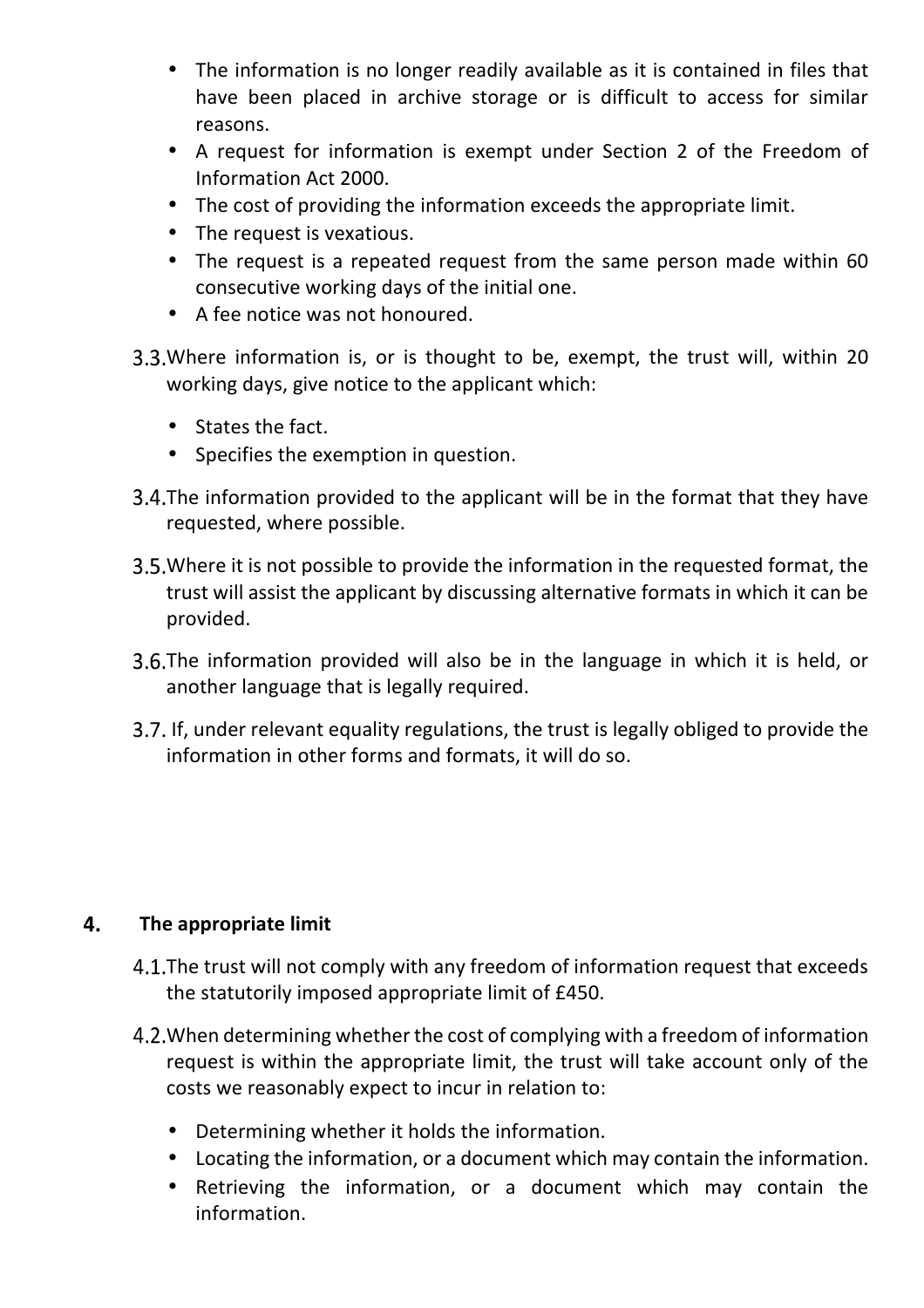- Extracting the information from a document containing it.
- Costs related to the time spent by any person undertaking any of the activities outlined in section 4.2 of this policy on behalf of the school, are to be estimated at a rate of £25 per person per hour.
- 4.3. Where multiple requests for information are made to the trust within 60 consecutive working days of each other, either by a single person or by different persons who appear to be acting in concert, the estimated cost of complying with any of the requests is to be taken to be the total costs to the trust of complying with all of them.

#### **Right to Access** 5.

Part of the expanded rights of data subjects outlined by the GDPR is the right for data subjects to obtain from the data controller confirmation as to whether or not personal data concerning them is being processed, where and for what purpose. Further, the controller shall provide a copy of the personal data, free of charge, in an electronic format. This change is a dramatic shift to data transparency and empowerment of data subjects.

#### 6. **Means by which communication is to be made**

- 6.1. Where, on making a request for information, the applicant expresses a preference for communication by any one of the following means, the trust will, as far as is practicable, give effect to that preference:
	- The provision to the applicant of a copy of the information in permanent form or in another form acceptable to the applicant.
	- The provision to the applicant of a reasonable opportunity to inspect a record containing the information.
	- The provision to the applicant of a digest, or summary of the information, in permanent form or in another form acceptable to the applicant.

#### $\overline{7}$ . **Providing advice and assistance**

- 7.1. The trust will meet its duty to provide advice and assistance, as far as is reasonable, to any person who proposes to make, or has made, requests for information to the school.
- 7.2. The trust may offer advice and assistance in the following circumstances:
	- If an individual requests to know what types of information the trust holds and the format in which it is available, as well as information on the fees regulations and charging procedures.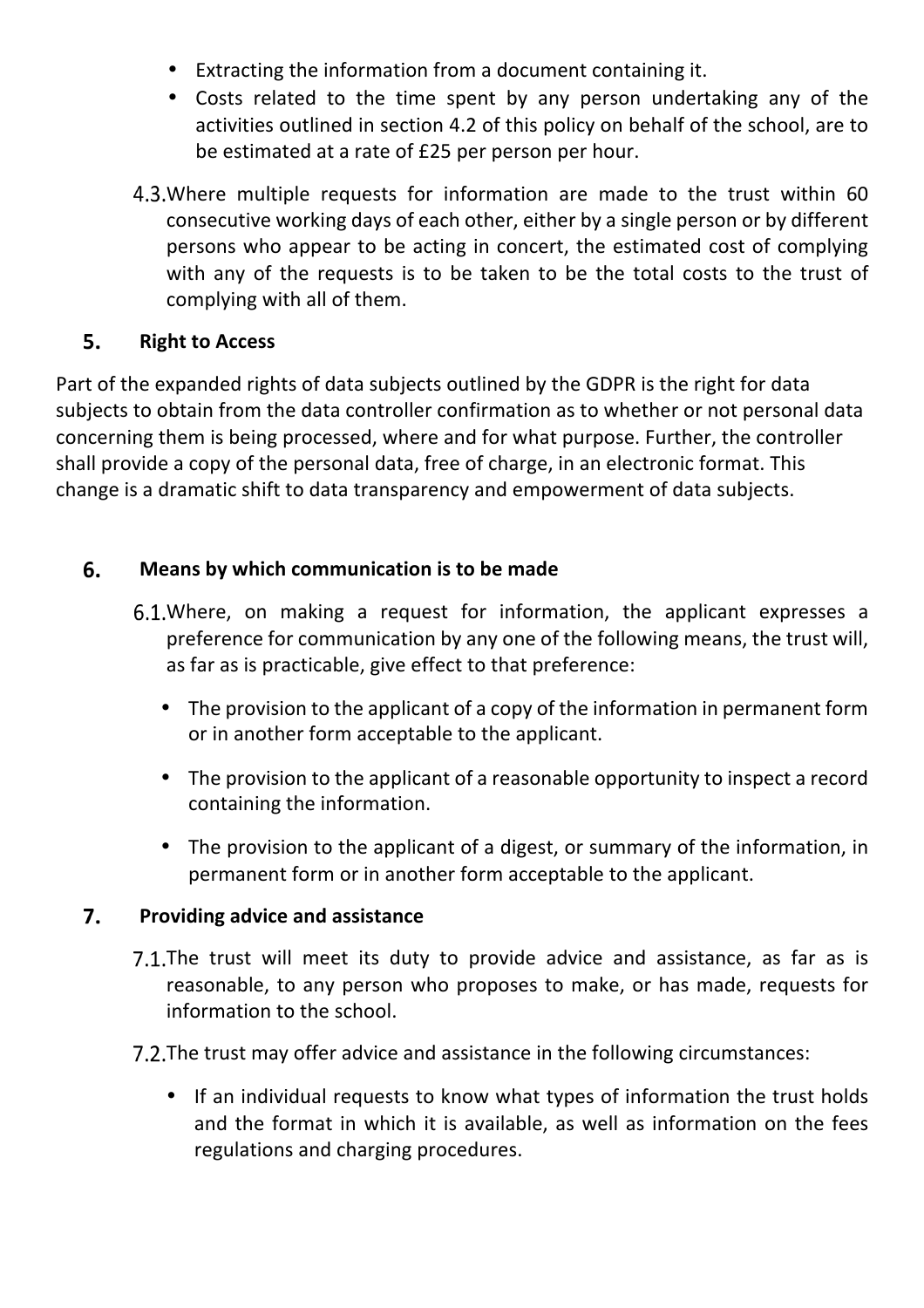- If a request has been made, but the trust is unable to regard it as a valid request due to insufficient information, leading to an inability to identify and locate the information.
- If a request has been refused, e.g. due to an excessive cost, and it is necessary for the trust to assist the individual who has submitted the request.
- 7.3. The trust will provide assistance for each individual on a case-by-case basis; examples of how the trust will provide assistance include the following:
	- Informing an applicant of their rights under the Freedom of Information Act 2000
	- Assisting an individual in the focus of their request, e.g. by advising of the types of information available within the requested category
	- Advising an applicant if information is available elsewhere and how to access this information
	- Keeping an applicant informed on the progress of their request
- 7.4. In order to provide assistance as outlined above, the trust will engage in the following good practice procedures:
	- Make early contact with an individual and keep them informed of the process of their request.
	- Accurately record and document all correspondence concerning the clarification and handling of any request.
	- Give consideration to the most appropriate means of contacting the applicant, taking into account their individual circumstances.
	- Discuss with the applicant whether they would prefer to receive the information in an alternative format, in cases where it is not possible to provide the information requested in the manner originally specified.
	- Remain prepared to assist an applicant who has had their request denied due to an exemption.
- 7.5. The trust will give particular consideration to what level of assistance is required for an applicant who has difficulty submitting a written request.
- 7.6. In circumstances where an applicant has difficulty submitting a written request, the trust will:
	- Make a note of the application over the telephone and then send the note to the applicant to confirm and return  $-$  the statutory time limit for a reply would begin here.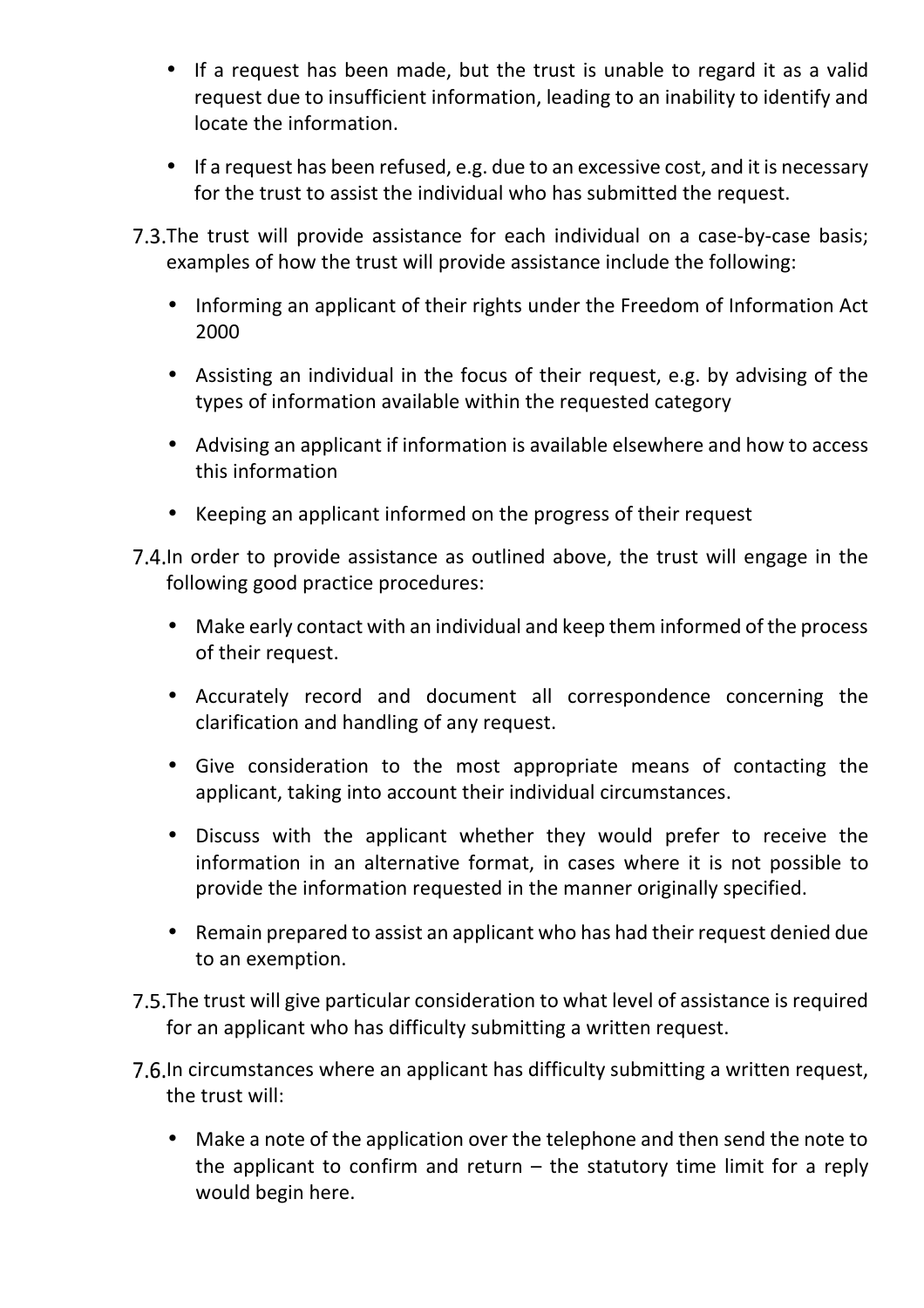• Direct the individual to a different agency that may be able to assist with framing their request.

**NB.** This list is not exhaustive and the trust may decide to take additional assistance measures that are appropriate to the case.

- 7.7. Where an applicant's request has been refused either because the information is accessible by other means, or the information is intended for future publication or research, the trust, as a matter of good practice, will provide advice and assistance.
- 7.8. The trust will advise the applicant how and where information can be obtained, if it is accessible by other means.
- 7.9. Where there is an intention to publish the information in the future, the trust will advise the applicant of when this publication is expected.
- 7.10. If the request is not clear, the trust will ask for more detail from the applicant in order to identify and locate the relevant information, before providing further advice and assistance.
- 7.11. If the trust is able to clearly identify the elements of a request, it will respond following usual procedures and will provide advice and assistance for the remainder of the request.
- 7.12. If any additional clarification is needed for the remainder of a request, the trust will ensure there is no delay in asking for further information.
- 7.13. If an applicant decides not to follow the trust's advice and assistance and fails to provide clarification, the school is under no obligation to contact the applicant again.
- 7.14. If the trust is under any doubt that the applicant did not receive the advice and assistance, the school will re-issue it.
- 7.15. The trust is not required to provide assistance where an applicant's request is vexatious or repeated, as defined under Section 14 of the Freedom of Information Act 2000.
- 7.16. The trust is also not required to provide information where the cost of complying with a request exceeds the limit outlined in the Freedom of Information Act 2000. In such cases, the trust will consider whether any information can be provided free of charge if the applicant refuses to pay the fee.
- 7.17.A record will be kept by the appropriate trust official or headteacher in the relevant school of all the advice and assistance provided.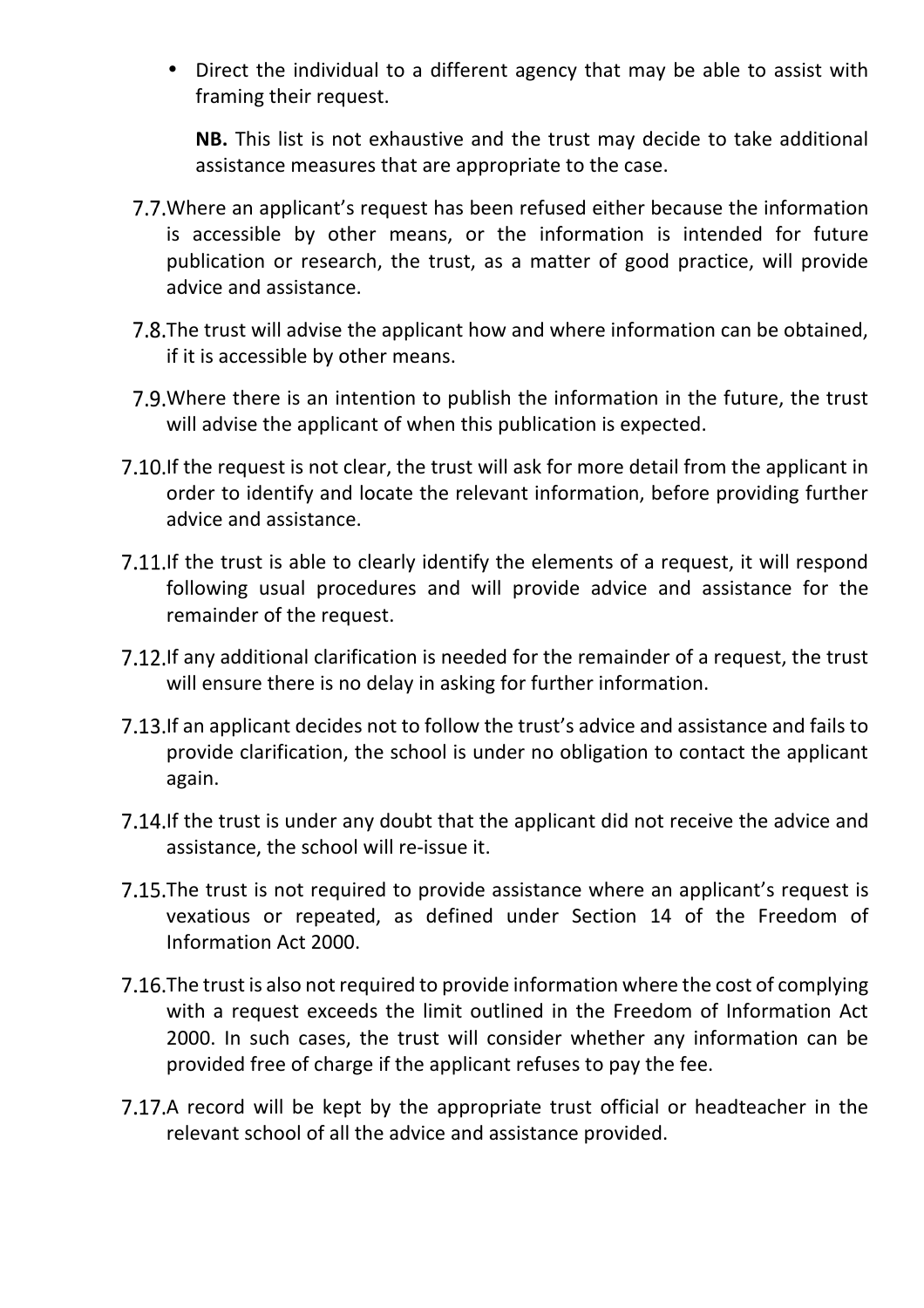## 1. Introduction

1.1 Applicants are able to appeal to the trust for an internal review if they are not content with the trust's decision on the release of information. This provides a first review stage for the applicants.

## 2. Appeal Process

2.1 If the trust refuses to supply the information requested, or the applicant is dissatisfied with its response or feels that a fee has been applied unfairly they may ask for an internal review of that decision. The following principles will apply when considering an appeal request:

i. The review will be undertaken by an individual who was not involved in the original request for information.

ii. If the applicant has not received a response to a request for information within 20 school days or 60 working days (whichever is shorter) it may be regarded that the trust has refused the request; the individual therefore has a right of appeal.

iii. All reviews will make an assessment of the information released against the information requested and make a full review of the information associated with the original application. 

iv. The reviewer will discuss the decisions made with the staff members concerned with the original request in order to gain a full picture of how decisions were made.

v. The reviewer may contact the applicant at their own discretion.

vi. The reviewer may obtain advice from external sources including legal advice.

vii. Conclusions will be summarised and recorded centrally for future reference.

viii. An internal review must be completed before an appeal can be made to the Information Commissioner. 

## 2.2 Timescales

i. The Trust will aim to deal with complex appeals within 20 working days of the receipt of the appeal.

ii. If it becomes clear at any stage of the appeal that the above timescales cannot be met the Trust will inform the applicant in writing and give a revised deadline for completion of the review.

## 2.3 Outcomes